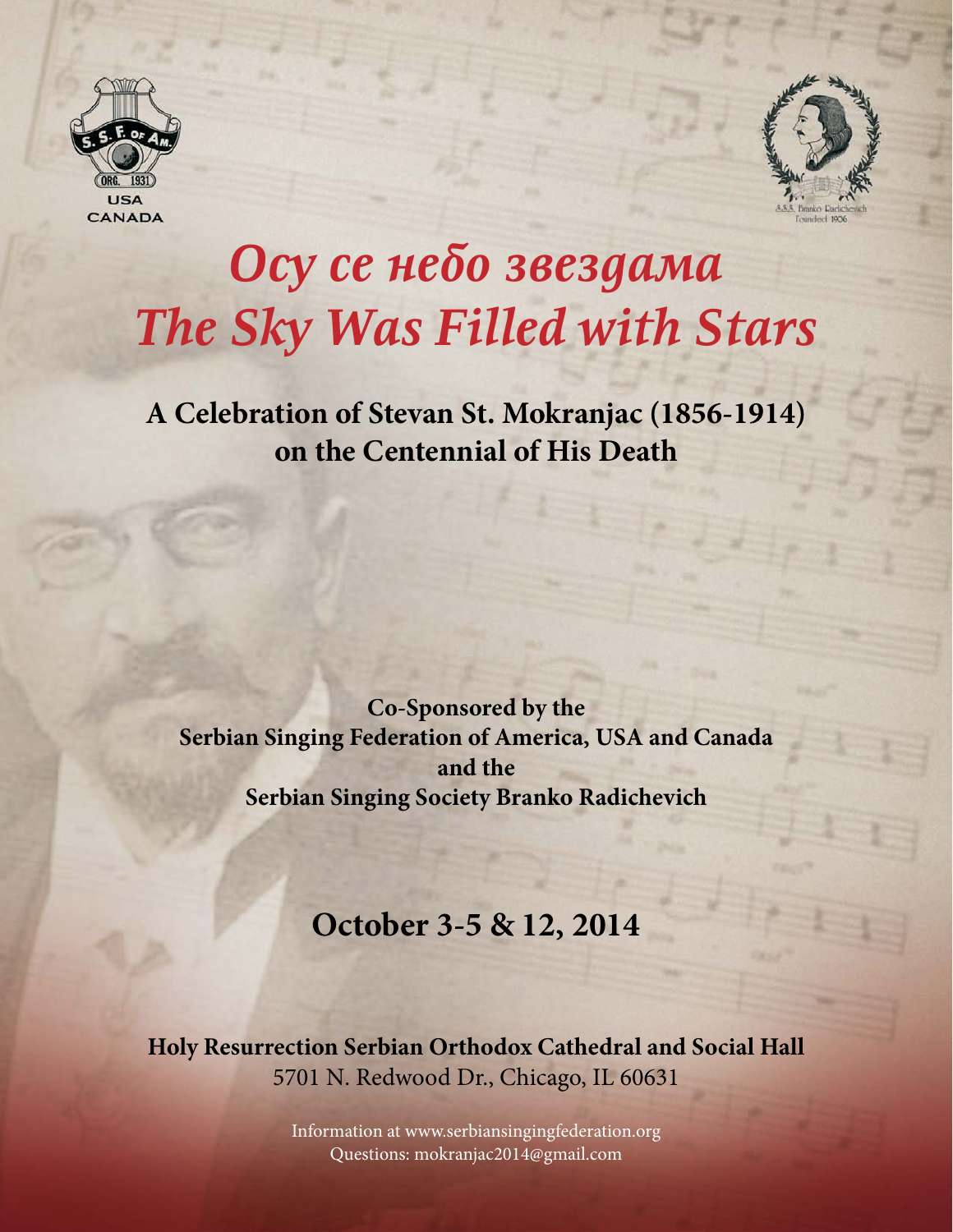*The Sky Was Filled with Stars* aims to present the breadth and depth of the musical genius of Stevan Stojanović Mokranjac in a program of intellectual considerations, hands-on workshop experience, an *a cappella* choral concert, and Mokranjac's *Liturgy* and *Requiem*. This four-part program will be of interest to musicians as well as the general public, introducing non-Serbs to stunning choral compositions and expanding Serb-Americans' knowledge and understanding of their own cultural heritage.

Stevan Stojanović Mokranjac, the Serbian composer, conductor, and pedagogue, left a lasting mark on the music world of Serbia and the entire Balkan region during the decades of the turn of the 19th to 20th centuries. Well versed in traditional Serbian music, both sacred and folk, he collected melodies from Serbia, Bosnia, Montenegro, Macedonia, and Dalmatia (Croatia). He wrote musical arrangements of Hungarian, Turkish, Romanian, and Ukrainian songs. His *a capella* choral compositions and songs for voice and piano present melodies and characteristics of diverse folk songs. Mokranjac shaped and enriched their beauty and diversity of musical expression using harmonic and polyphonic compositional techniques of classical European music. Through his creative and directorial contributions, Mokranjac became a unique presence in the Balkans and his works continue to engage and transport audiences today. The legacy of this great artist continues, for Mokranjac left a deep impression on the musical creativity of both his contemporaries and his successors in the entire region.

The **Choral Workshop** will be dedicated to the performance of Mokranjac's work. It will focus on practical aspects of directing and singing using his compositions as examples as well as on the interpretation of the maestro's pieces. By the end of the workshop, participants should have a much greater understanding not only of the essence and the practice of these important choral masterpieces but also of directing and singing techniques that will enhance any choral ensemble's performance.

The **Symposium** will offer insight into the life and work of Mokranjac, the impact of his sacred compositions on spiritual, theological, and liturgical considerations, and the importance of his oeuvre to Serbs in the Diaspora.

The **Concert** of Mokranjac's choral works will be performed by the S.S.S. Branko Radichevich and Dr. Danica Petrović, the renowned musicologist, will offer insights into the significance of Mokranjac's work for musical and cultural expression in Serbia, the Balkans, and Eastern Europe, a body of work that reverberates around the world. We will come to understand how and why Mokranjac's work heralded the beginning of a new artistic scene in the Balkans, one in which the musical creations and talents of small European nations was affirmed.

Participants will have the opportunity to sing choral pieces by the master during the workshop sessions, for Saturday Vespers, and for the October 5<sup>th</sup> Hierarchical Liturgy. They will also enjoy hearing both sacred and secular choral music by Mokranjac at the concert and during the liturgy and memorial service for Mokranjac, for which the S.S.S. Branko Radichevich will sing Mokranjac's own *Liturgy* and *Requiem*.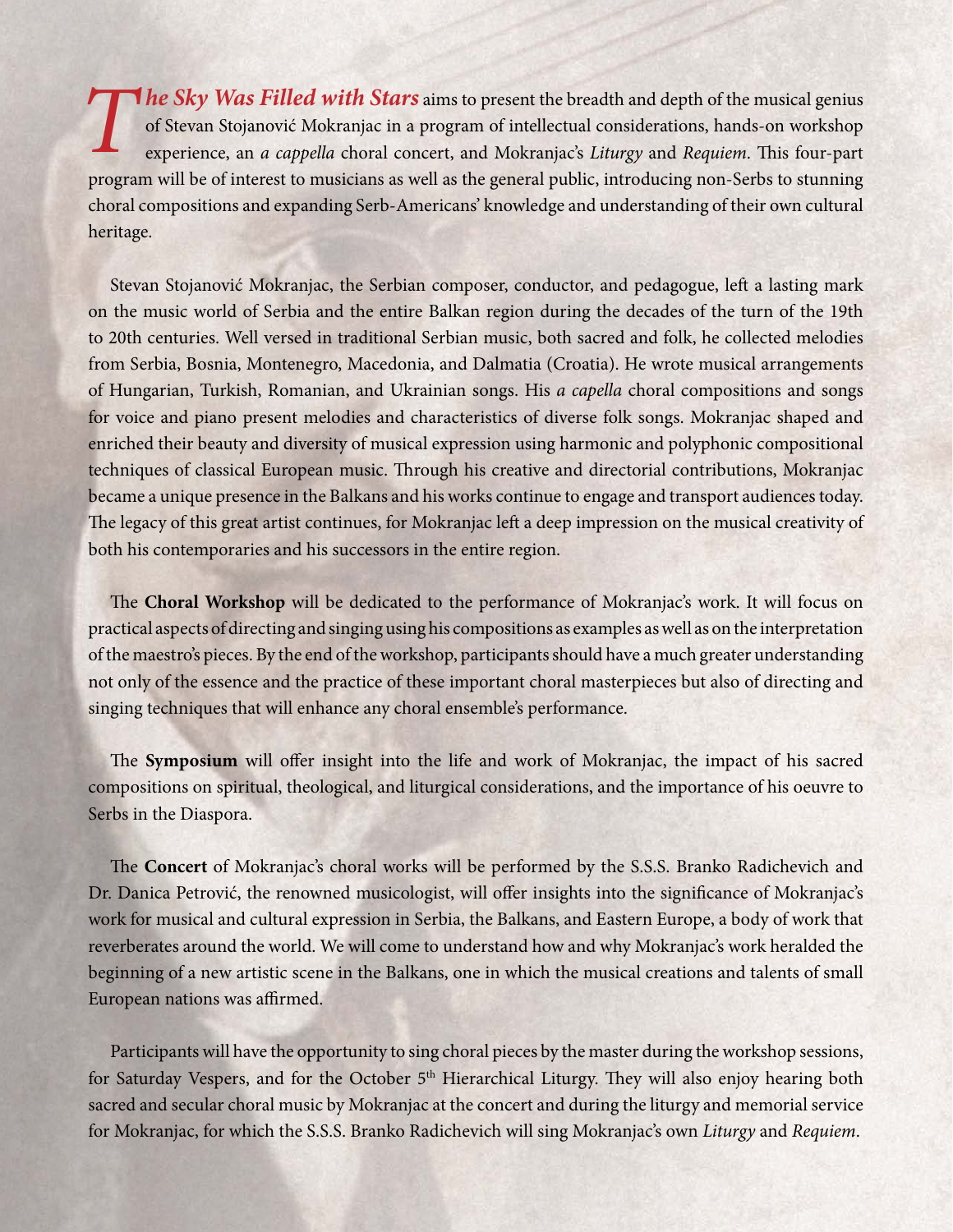# **EVENT INFORMATION SUMMARY**

#### **2014 CHORAL WORKSHOP & SYMPOSIUM PRESENTERS**

**Choral Workshop** Dr. Nikola Resanovic Dr. Peter Jermihov

Jelena Vranić

#### **Symposium**

His Grace Bishop Irinej of Australia and New Zealand Dr. Danica Petrović Rev. Dr. Vasilije Vranić Elizabeth Neskow

#### **Schedule at a Glance**

Friday, October 3, 2014: Meet & Greet; Lecture: *The History of Serbian Music Prior to Mokranjac* Saturday, October 4, 2014: Workshop, Vespers, Symposium Sunday, October 5, 2014: Hierarchical Liturgy, Concert & Commentary Sunday, October 12, 2014: Hierarchical Liturgy, Memorial Service, & Banquet

#### **Location**

Concert and all Services in Cathedral Workshop, Symposium, & Banquet in Social Hall

#### **Fees**

Workshop: \$75/SSF Choir Member; \$100/Non-SSF Member All other events are free. Donations gratefully accepted.

#### **HOTEL**

Renaissance Chicago O'Hare Suites Hotel 8500 W. Bryn Mawr Ave., Chicago, IL 60631 Special rate for "Branko Radichevich Choir" available until September 26, 2014 \$112/night, includes breakfast, internet, & parking; see site below for more details For reservations, call: 1-800-468-3571 or 1-773-380-9600

> Further information & workshop registration form at www.serbiansingingfederation.org

> > Questions: Mokranjac2014@gmail.com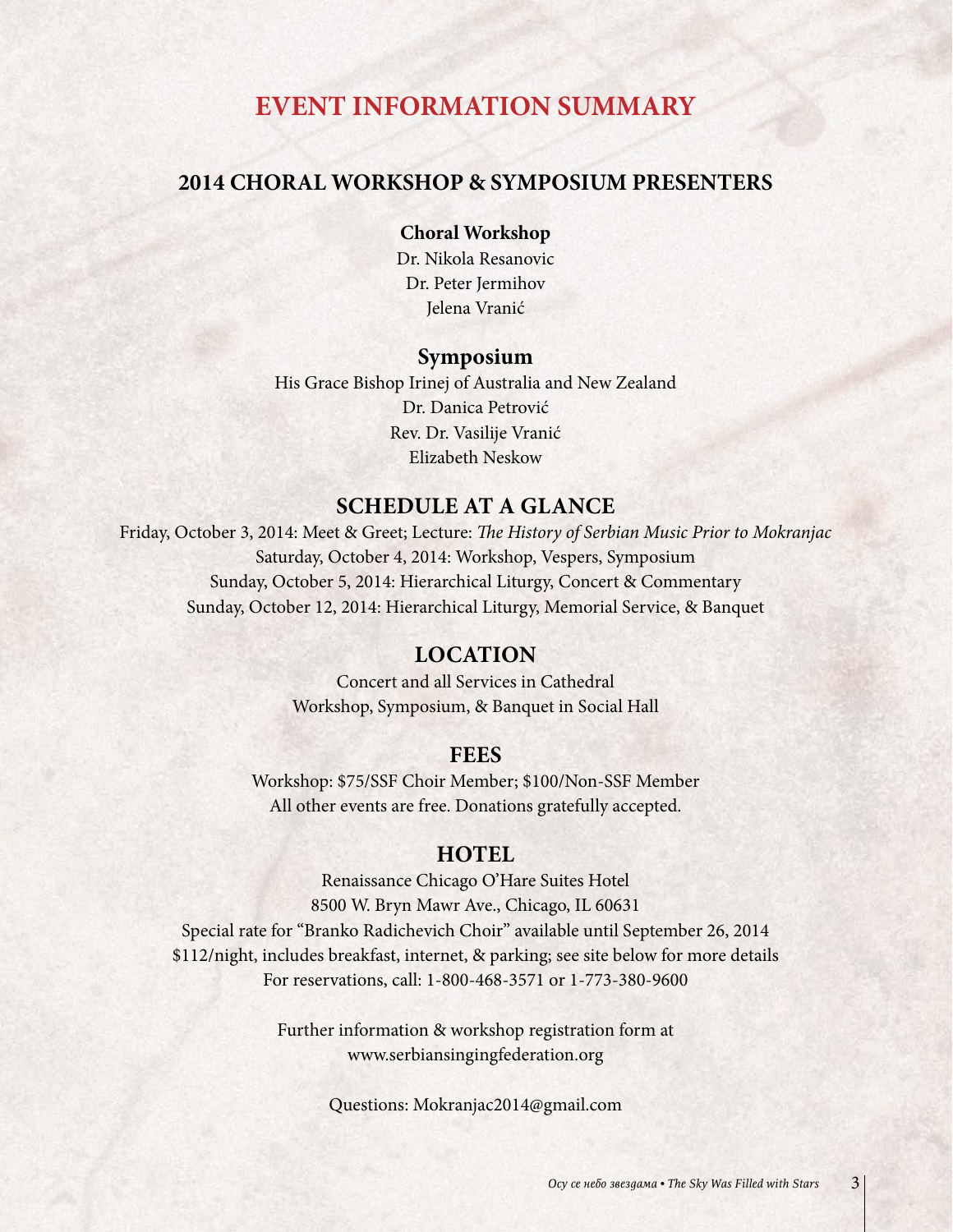## **CHORAL WORKSHOP: Session Descriptions**

#### *Church Slavonic to English Adaption: The Mokranjac Osmoglasnik as a Template for Serbian Chant in the New World*

#### **Dr. Nikola Resanovic**

A look at the issues, challenges, and changes that are involved when adapting Serbian chant to the English language by way of examples taken from Stevan Mokranjac's *Osmoglasnik* and the published adaptations of Nikola Resanović. Dr. Resanovic will direct the Choral Workshop participants in chants at Vespers on Saturday.

#### *Conducting Technique as a Means for Expressive Singing in Select Works of Serbian Master Composer Stevan Mokranjac*

#### **Dr. Peter Jermihov**

Conducting technique, like any skill, is a means towards the realization of a product—the performance of music. There are, to be sure, general precepts by which conductors attain musical results, such as a well-established conducting apparatus, an effective manner of beating time within structured patterns, purposeful and clear preparatory beats, and expressive gestures that elicit musical results—phrasing, articulation, tone quality, and character of the music at hand. But, paradoxically, some conductors with well-developed conducting techniques attain less than desirable products, while some conductors with little or no mastery of conducting technique attain sublime results. What causes this paradox and what are some axiomatic principles that govern expressive singing in response to a conductor's gestures? The purpose of this presentation will be to illustrate a conductor's gestures that attain musical results with singers, using select works by Stevan Mokranjac.

#### *Interpreting Sacred Music by Stevan St. Mokranjac in the Contemporary Liturgical Setting*

#### **Jelena Vranić**

Interpreting any piece of music demands full and thorough understanding of the score, and all the layers of musical ideas and emotions it contains. This understanding is achieved through careful observation and analysis of the score, and emotional responsiveness to what's observed. Historical awareness is another important aspect of the in-depth understanding of the score. However, in the attempt to authentically recreate a sacred piece of music, understanding of its liturgical function is likewise crucial.

This presentation will explore the importance of understanding the historical context and liturgical function of select sacred works of Stevan Mokranjac, especially the *Divine Liturgy*, and provide suggestions for its meaningful and appropriate interpretation, both in concert and in the church service. It will also touch upon specific challenges choir directors and singers face when performing Mokranjac's music in a dual-language liturgical setting.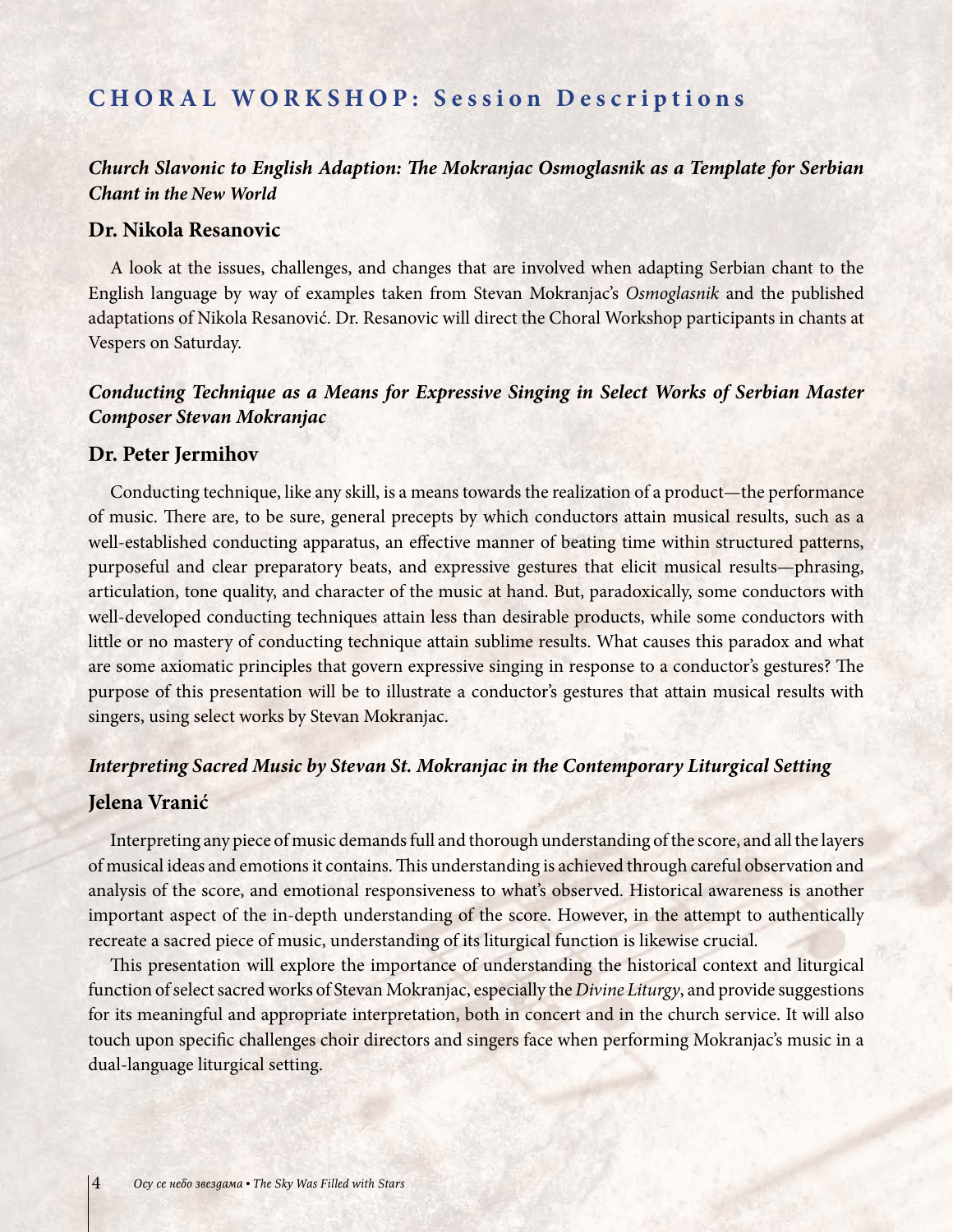## **SYMPOSIUM: Presentation Descriptions**

#### *Music in Orthodoxy: A Transfigured Reality*

#### **His Grace Bishop Irinej**

Music, sacred and secular, is an essential locus for transformation. As a dynamic event of beauty, music is a transfigurative art that mystically reveals "a new heaven and a new earth" (Rev. 21:1). In Orthodoxy, music, i.e., sacred song and sound, is theology transcribed in lyrics and melody, a modus for transfiguration within liturgical time and space and beyond. To fulfill itself in worship is to fulfill itself in its very nature as an offering evoking cosmic grace and elevating the heart from the sensory to the sublime. Therefore, the sacred purpose of music is to transcend the ephemeral and to manifest the horizons of the eternal by passing through the door of beauty into the Kingdom of Heaven.

#### *Kornelije Stanković and Stevan Mokranjac—Milestones of Serbian Music in the 19th Century*

#### **Dr. Danica Petrović**

This year is the centennial of the death of Stevan Mokranjac and next year marks 150 years since the death of Kornelije Stanković. These anniversaries have inspired me to share my observations on the place of these two musicians in the history of Serbian music. The older Stanković was in essence the first Serbian musician to be widely educated in a European sense while Mokranjac was a composer who created works of significant artistic value, works that today have found their place in the repertoires of choirs worldwide.

This presentation will cover the origins and youth of the two composers, their education, their work as composers and educators, the impact abroad of their creative output, and the lasting presence of their works locally and among their successors.

Stanković was born and lived as a subject of the Habsburg Monarchy; Mokranjac lived and worked in the Kingdom of Serbia. Each, in his own way, adopted the musical language of European schools and connected it with traditional music, both sacred and secular, mostly Serbian but also of other Balkan peoples. The former opened the door to Europe while the latter, taking the model of this predecessor, came onto the music scenes of Russia, Germany, today's Hungary, Balkan countries, and Turkey.

#### *Sacred Music as Education of Souls: The Work of Stevan St. Mokranjac on Orthodox Hymnody as Contextualized Theology*

#### **Rev. Dr. Vasilije Vranić**

From the outset, Christian hymnody occupied an important role in the church's worship. Hymnody served the purpose of facilitating worship by virtue of its esthetic potential. The second, and equally, important purpose of hymnody is didactic; namely, the theological content of the hymns served as a powerful instructional tool in the church's doctrine.

The two purposes of Orthodox hymnody are evident in the work of Stevan St. Mokranjac in preserving and enriching the sacred music of the Serbian Orthodox Church with original choral arrangements. I argue that Mokranjac's opus of sacred music of the Serbian Orthodox Church, which is marked by a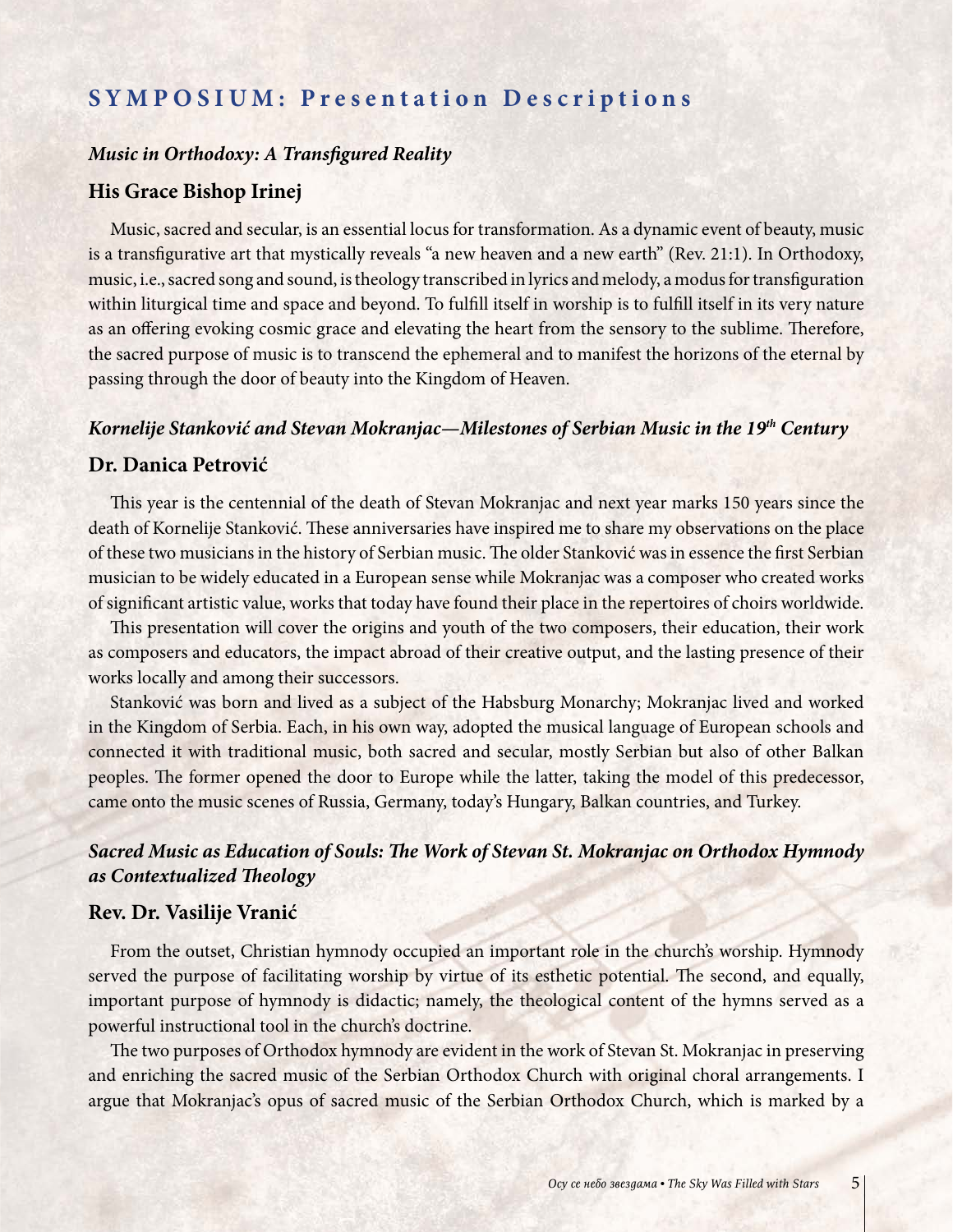fortunate balance between didactic power and restrained esthetic sensibility, is a noteworthy illustration of the successful process of contextualizing theology, as a means of augmented missionary efficiency.

#### *The Role of the Serbian Singing Federation in Promoting Mokranjac's Work*

#### **Elizabeth Neskow**

The organized proliferation of Mokranjac's music in the United States began in 1931 with the founding of the Serbian Singing Federation, which has played a significant role in that proliferation. However, much of that music in the past was of dubious provenance and the authenticity of the scores was questionable. This had a significant impact on the quality of Mokranjac pieces performed by Serbian choirs in the U.S. In turn, the inaccurate translation of his works had a negative effect on the quality of music and the cultural heritage that Serbs in the Diaspora enjoy. Happily, that is changing today.

## **CHORAL WORKSHOP PRESENTERS**



**Nikola Resanovic, DMA**, is a composer and professor of music. His musical works have been performed at hundreds of professional music festivals and concerts throughout the United States, Europe, Asia, South America, Australia, and Africa, including the 2005 International Clarinet Festival in Tokyo, Japan, the 2005 International Festival of Music in Xian, China, the 2010 Festival International de Musique de Campina Grade, Brazil, the 2012 National Flute Association Conference in Las Vegas, Nevada, and most recently the 2014 International Clarifest in Baton Rouge, Louisiana.

His compositions have been performed by the Cleveland Orchestra, Jacksonville Symphony, Cairo (Egypt) National Symphony, Odessa (Ukraine) Symphony, Ludwig Symphony (Atlanta), Toledo Symphony, Greater-Palm

Beach Symphony, Akron Symphony, Cleveland Orchestra Youth Orchestra, Akron Youth Symphony, Solaris wind quintet, Chicago Brass Choir, the Australian Ensemble Liaison, the Grammy-nominated Imani Winds, and numerous professional ensembles and individual performing artists around the world.

Numerous compositions by Dr. Resanovic have been published by the Serbian Singing Federation and performed by various Serbian choirs in the U.S. and Canada. He has translated the chants of Stevan St. Mokranjac from Church Slavonic into English and is a foremost expert on Serbian liturgical chant.

Born in Derby, England, in 1955, Nikola Resanovic has lived in the U.S. since 1966. He is a graduate of the University of Akron, School of Music and the Cleveland Institute of Music, where he studied music composition with Donald Erb. He is the recipient of numerous commissions, grants, and awards, including the 2003 Cleveland Arts Prize.

Dr. Resanovic is presently Professor of Music at the University of Akron, where he has taught music Composition and Theory since 1983.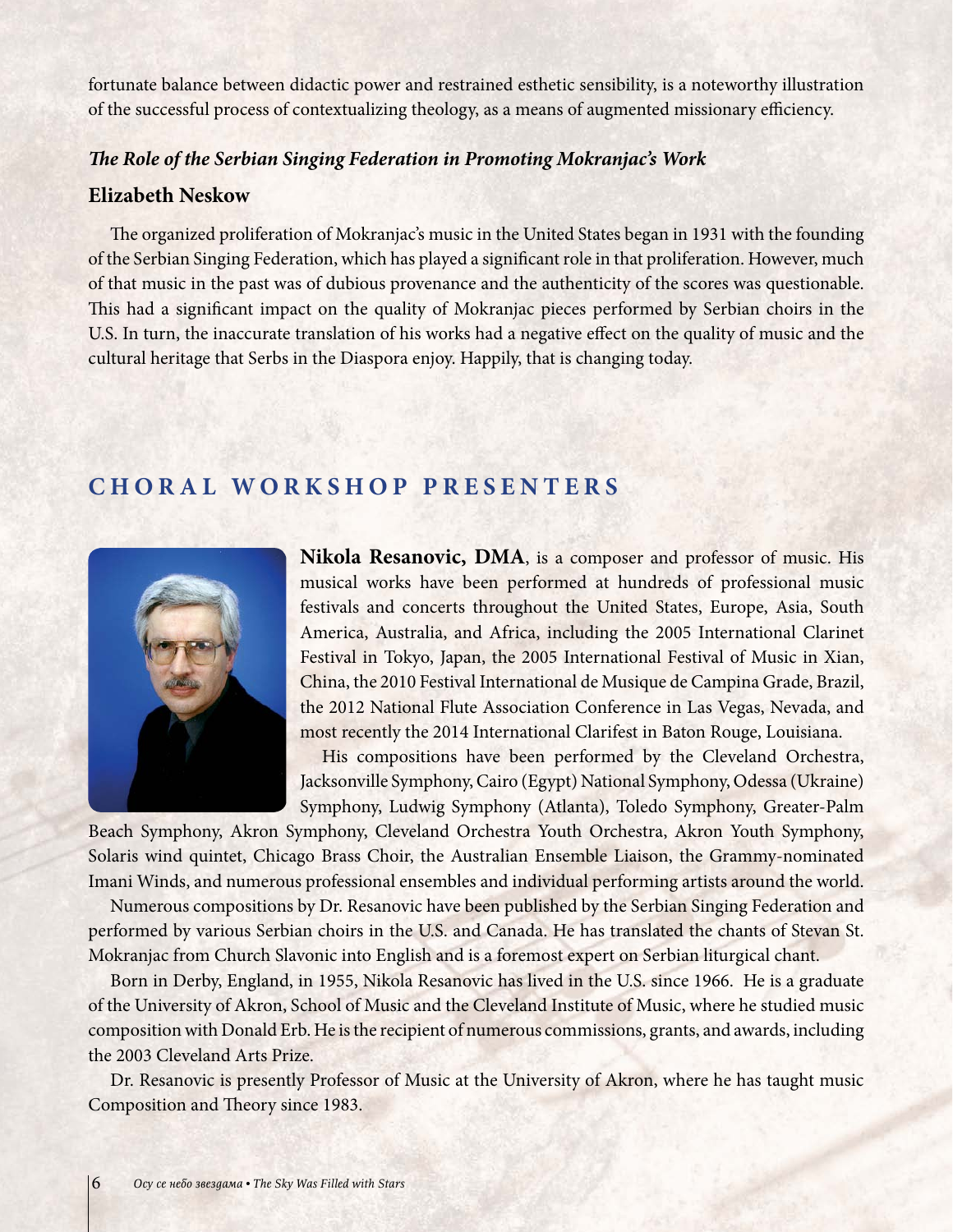

Peter Jermihov, DMusA, conductor and teacher, was born in Chicago of Russian émigré parents. An advocate of the Russian School of Conducting, he has cultivated a versatile career by combining professional conducting engagements with teaching appointments, choral with orchestral conducting, and music-making with research. As an internationally recognized specialist in Russian music and Orthodox liturgical music, Dr. Jermihov is also a devoted proponent of East– West cultural exchange. In the U.S., he has promoted

the music of many Russian and Eastern European composers. In Soviet Russia, he conducted premiere performances of works by Samuel Barber, Aaron Copland, and Charles Ives with the country's leading orchestras. In post–1991 Russia, he introduced the compositions of numerous American and British composers, such as Ben Johnston, Ivan Moody, Kurt Sander, Phillip Schroeder, John Tavener, and Tikey Zes. Dr. Jermihov's doctoral dissertation was dedicated to Georgy Sviridov, whose music he continues to champion in the West.

Dr. Jermihov went to the St. Petersburg State Conservatory as a Fulbright–Hays Fellow and International Research and Exchanges Board Scholar to study orchestral conducting under the legendary master teacher Ilya Musin. He was invited to guest-conduct the country's top ensembles: the Russian State Symphony Orchestra, the Moscow Radio and Television Symphony Orchestra, and the St. Petersburg and Moscow Chamber Choirs, among others. He has guest-conducted with major orchestras in the Far East and Europe. At the historic 1988 celebration *A Thousand Years of Christianity in Russia* he conducted the Chicago Symphony Orchestra in a performance of Tchaikovsky's *1812 Overture* and *Symphony No. 5.* He continues to guest-conduct internationally acclaimed choirs and orchestras in the Far East, Eastern Europe, Russia, and the United States.

During his formative years, Dr. Jermihov studied conducting under such renowned choral masters as Eric Erickson of Sweden, Vladimir Minin of Russia, and Helmuth Rilling of Germany. He was invited to the Tanglewood Music Center under Leonard Bernstein and Seiji Ozawa as a Conducting Fellow, and to the American Orchestra League's Conducting Seminars under Kurt Masur and Leonard Slatkin as an Active Participant. Dr. Jermihov had the privilege of preparing choruses for performance with such noted conductors as James Conlon, Nicholas McGegan, and Vladimir Minin and served as assistant conductor to Robert Shaw, preparing Brahms' *Ein deutsches Requiem* at the 2nd World Symposium on Choral Music in Stockholm.

Dr. Jermihov has served as director of choral and orchestral activities at several major state universities and private colleges. His articles and editions of choral music have appeared in the Choral Journal, International Federation of Choral Music Journal, Musica Russica, Inc., PSALM Music Press, and numerous other publications. His translation of Ilya Musin›s landmark book *On Educating a Conductor* is being prepared for publication.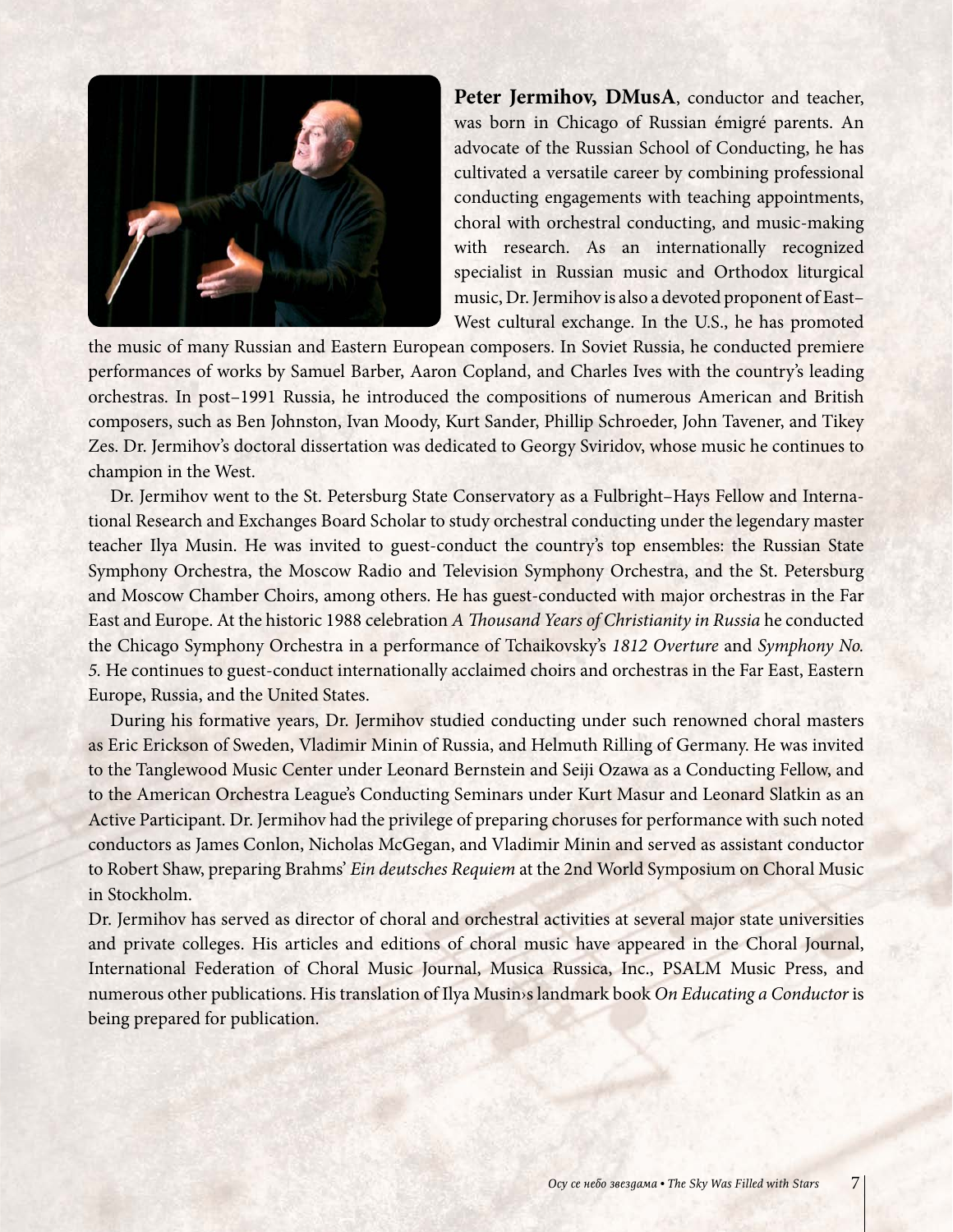

**Jelena Vranić**, Director of the Serbian Singing Society Branko Radichevich ("Brankies," Chicago), holds a degree in music education and theory from the Faculty of Music, University of Arts, Belgrade, Serbia, where she also completed graduate courses before moving to the United States. Vranić has been directing children's and adult choirs in Serbia and the U.S. since 2001 and has taught general music and piano since she moved to the U.S. in 2005.

Vranić was assistant director of the renowned children's choir "Kolibri" and from 2001 to 2005 she directed the Choir of St. George Church in Belgrade. Besides singing responses for church services, the choir performed many

concerts in Serbia, Austria, and Hungary. Before becoming director of Brankies in 2013, she was the choral ensemble's associate director (2011–2013). She has introduced new compositions to the choir and has written arrangements for a number of choral works.

A passionate advocate of Orthodox music, Vranić has worked on several publications of Serbian church music, including co-editing *Serbian Orthodox Church Chant for Mixed and Male Choirs* by Tihomir Ostojić, and proofreading the church chant portions of the *Collected Works of Stevan Mokranjac*.

Over the last 20 years Vranić has also sung with a number of choirs, including the Choir of the Institute of Musicology of the Serbian Academy of Science and Arts, the professional choral ensemble "Servikon," "Stefan Dečanski" choir, and the Milwaukee Symphony Chorus. She currently sings with the St. Romanos Choir.

## **SYMPOSIUM PRESENTERS**



**His Grace the Right Reverend Irinej**, is Bishop of the Metropolitanate of Australia and New Zealand of the Serbian Orthodox Church. Born in Cleveland, he earned a Licentiate in Theology, *maxima cum laude*, from St. Tikhon's Orthodox Theological Seminary and a M.Div. from St. Vladimir's Orthodox Theological Seminary. He has studied art history at the Cleveland Institute of Art with private tutelage in Byzantine Iconography and Japanese Sumi-e painting. He has been lecturer at Loyola University in Chicago and at the Theological Faculty of the University of Belgrade.

Until his election as Bishop of Australia and New Zealand, he was the Consultant to the Holy Synod of Bishops of the Serbian Orthodox Church on International and Interchurch Affairs. He was also Coordinator of the newly created Kosovo and Metohija Office of the Holy Assembly of Bishops at the Patriarchate in Belgrade.

Among his many appointments, Bishop Irinej represents the Serbian Orthodox Church to the World Council of Churches Central Committee and is a member of the Jasenovac Committee, the Permanent Missions Board of the Holy Synod of Bishops, the Advisory Council of the Njegos Endowment for Serbian Studies at Columbia University, and Chairman of the National Heads of Churches of Australia.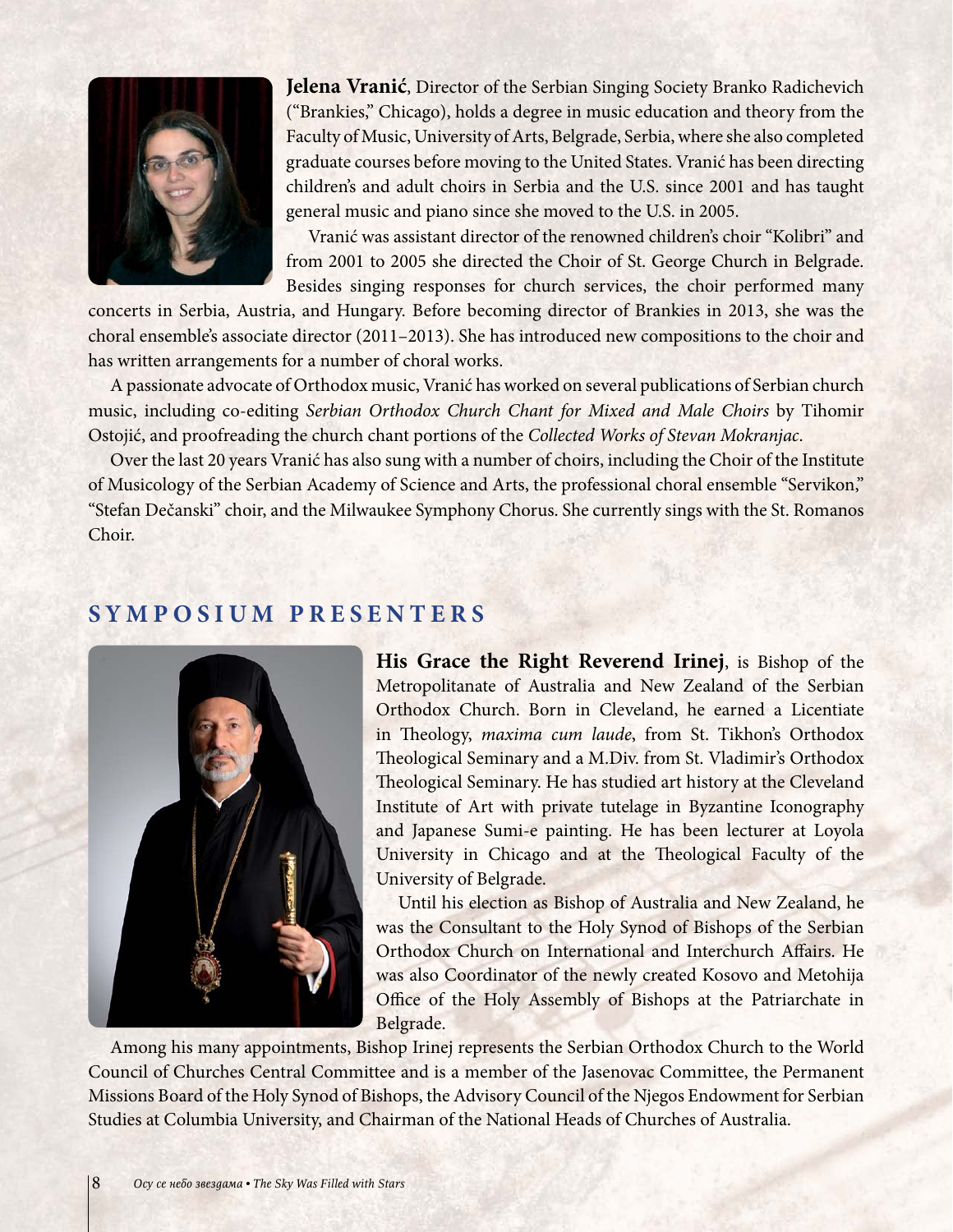Bishop Irinej has previously held the position of Editor-in-Charge of the Information Service of the Serbian Orthodox Church and Executive Director of the Office of External Affairs of the Serbian Orthodox Church in the USA and Canada (Washington, DC), among other posts. He has served on the Board of Directors of International Orthodox Christian Charities (IOCC), the Executive Council of The United States Conference of Religions for Peace, the Mayor's Advisory Council on Immigrant and Refugee Affairs in Chicago, and the Chicago Human Rights Commission.



**Danica Petrović, Ph.D.**, the noted Serbian musicologist, graduated from the Belgrade Music Academy and received her doctorate, with a dissertation on *Octoechos in the Musical Tradition of South Slavs*, from the University of Ljubljana. During her doctoral work, she also studied at Oxford University, under Egon Wellesz, and with Ivan von Gardner in Munich and Maurus Pfapf in Beuron. Since 1970 Petrović has worked at the Institute of Musicology of the Serbian Academy of Sciences and Arts, where she became a full research fellow in 1995 and director of the Institute from 2001 until her retirement in 2012. A professor of national music history at the Academy of Arts in Novi Sad since 1993, Petrović initiated the course on the History of Church Music at the Department of Church Music of the Music Academy in East Sarajevo.

In the last twenty years she has organized 35 summer courses devoted to different traditions of Orthodox music for church cantors and choir singers and directors in Serbia and Hungary.

Petrović has edited three books of church singing by composer Kornelije Stanković, two chant collections of Nenad Barački, and the chant collection of Tihomir Ostojić. A key collaborator in the compilation of the ten-volume *Collected Works of Stevan Mokranjac*, she authored the collection's critical editions of Mokranjac's transcriptions of Serbian church chant. These include analytical studies, critical commentary, hymn texts and indexes in Church Slavonic, as well as translations into Serbian and English. Her book *Founders of Hilandar in Orthodox Chant*, published in Serbian and English and accompanied by CD recordings, was awarded the 1999 Vuk Foundation's annual prize for science. On the occasion of the 150th anniversary of the First Belgrade Singing Society, she prepared the exhibition and published a book co-authored by two younger associates. She is the initiator and the editor-in-chief of the *Complete Works of Kornelije Stanković*.

Petrović has published about 250 works in Serbian, English, German, French, Russian, Bulgarian, and Hungarian. She has written texts for various domestic and foreign lexicographical publications. For her contributions to the *Russian Orthodox Encyclopedia* (Православная Энциклопедия) she received the Grammata award from Russian Patriarch Alexei II.

Petrović has participated in numerous conferences in Serbia and the former Yugoslavia as well as in many countries of Western Europe, Eastern Europe, Russia, and the United States. She has organized many seminars and edited proceedings of various conferences and workshops organized by the Serbian Academy of Sciences and Arts and by Matica Srpska, the oldest cultural and scientific institution in Serbia. One of the co-founders of the Study Choir of the Institute of Musicology, she was also an active member of the choir for three decades. Petrović has been featured in numerous radio programs in Serbia and abroad and has made several television programs as well as a four-part series about the development of Serbian church music.

The basis of Petrović's research has been the study of Slavonic liturgical manuscripts of the 15<sup>th</sup> through the 19<sup>th</sup> centuries and the archival material related to the history of Serbian music. She specialized in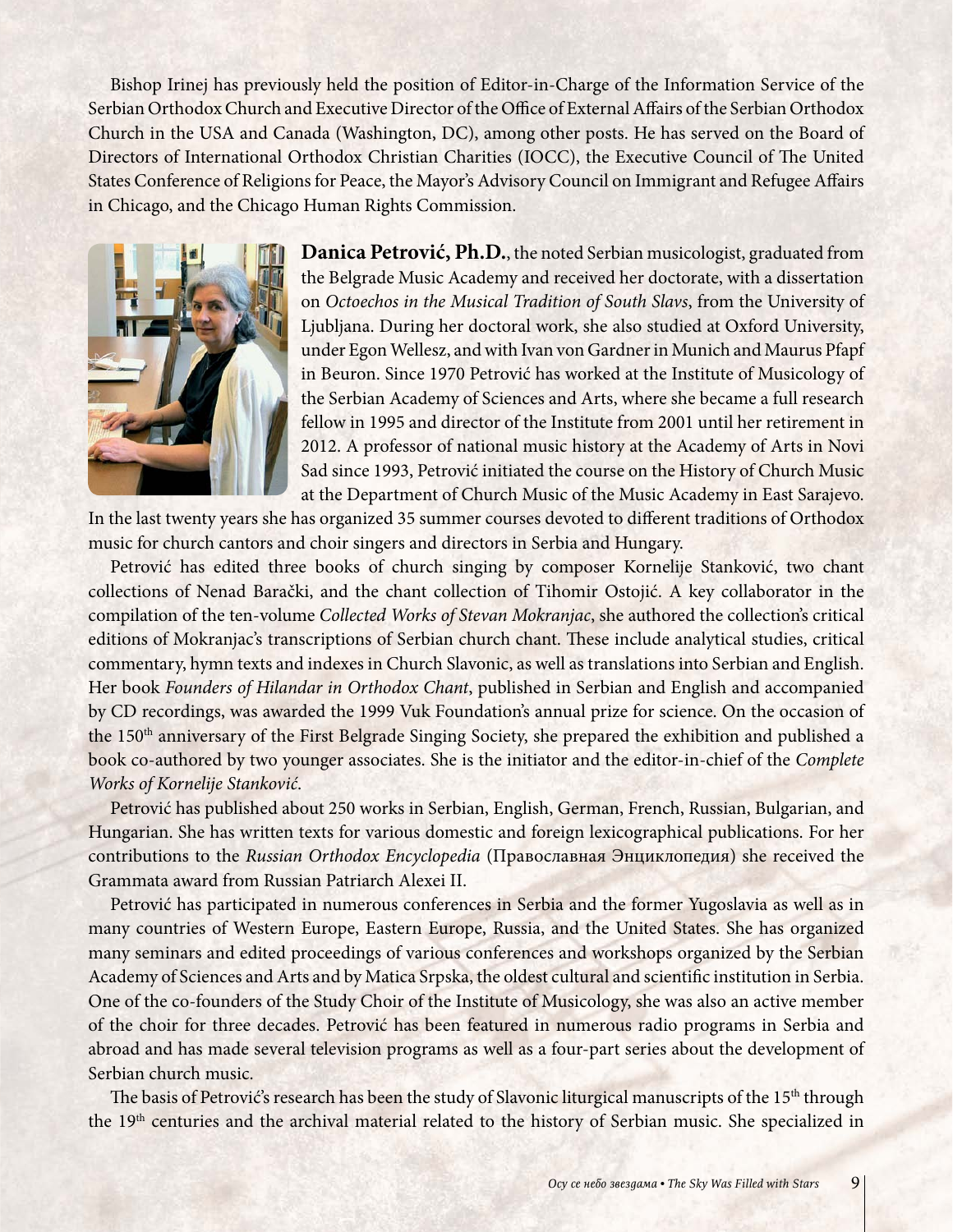the Byzantine foundations of Serbian church music, traditional Serbian folk church chant, 18<sup>th</sup>-century Russian-Serbian and Greek-Slavonic cultural bonds, and the connections between Serbian and European music in the 19<sup>th</sup> century.

Petrović is a member of the International Society of Orthodox Church Music, the American Society of Byzantine Music and Hymnology, and Cantus Planus of the International Musicological Society.



**Rev. Vasilije Vranić, Ph.D.**, born in Sarajevo, began his university studies at the St. Sava Seminary in Belgrade. At the invitation of Hilandar Monastery, he transferred to Athonias Ecclesiastical Academy on the Holy Mountain, from which he graduated with honors. He studied German at the Goethe Institute in Sibiu (Romania) and later taught Modern Greek at the Public University "Božidar Adžija" in Belgrade.

Fr. Vasilije holds a degree in theology from the St. Sava Serbian Orthodox School of Theology (Libertyville, IL), an M.A. in Theology from Anglia Ruskin University (Cambridge Theological Federation, Cambridge, UK), and an M.Phil. in Church History from the Faculty of Divinity, University

of Cambridge (UK). He received his Ph.D. in Religious Studies (Historical Theology) from Marquette University.

At Marquette, Fr. Vasilije held the post of Lecturer in the Department of Theology. He is Assistant Professor in Canon Law at the St. Sava Serbian Orthodox School of Theology. He serves at Holy Resurrection Serbian Orthodox Cathedral (Chicago, IL) as the priest of the Northern parish.

As Director of Religious Education of the Metropolitanate of Midwestern America and, recently, of Holy Resurrection Serbian Orthodox Cathedral in Chicago, Fr. Vasilije has been active in organizing many educational and cultural programs. As his reputation has expanded worldwide, he has been asked to speak at numerous international conferences, including at Oxford University.



**Elizabeth Neskow**, Director Emerita of the Serbian Singing Society Branko Radichevich ("Brankies"), has for four decades been a leading player on the Serbian choral stage of the U.S. and Canada. She introduced choral compositions never before heard in North America to the repertoire of Brankies and, at choral festivals of the Serbian Singing Federation, to other Serbian choirs on this continent.

She has been honored with several Grammata awards for her services to spiritual choral singing by the Patriarchate of the Serbian Orthodox Church in Belgrade. In 2013 upon her retirement from directing Brankies, she received

the Tsaritsa Milica award from the Patriarchate, the only such honor bestowed upon anyone in North America and one of only 200 ever conferred.

Neskow continues to be an active member of and singer with the Brankies. She directs the octet for *Pesma*, a program of Serbian poetry and song, for which she curates the musical selections. She currently serves as the Executive Secretary of the Serbian Singing Federation.

Neskow is a graduate of Northwestern University and trained musically at the American Conservatory of Music in Chicago, where she earned her degree in theory and composition with honors. She has received awards from various music organizations for distinction in her performances at piano recitals and competitions. She also holds other degrees.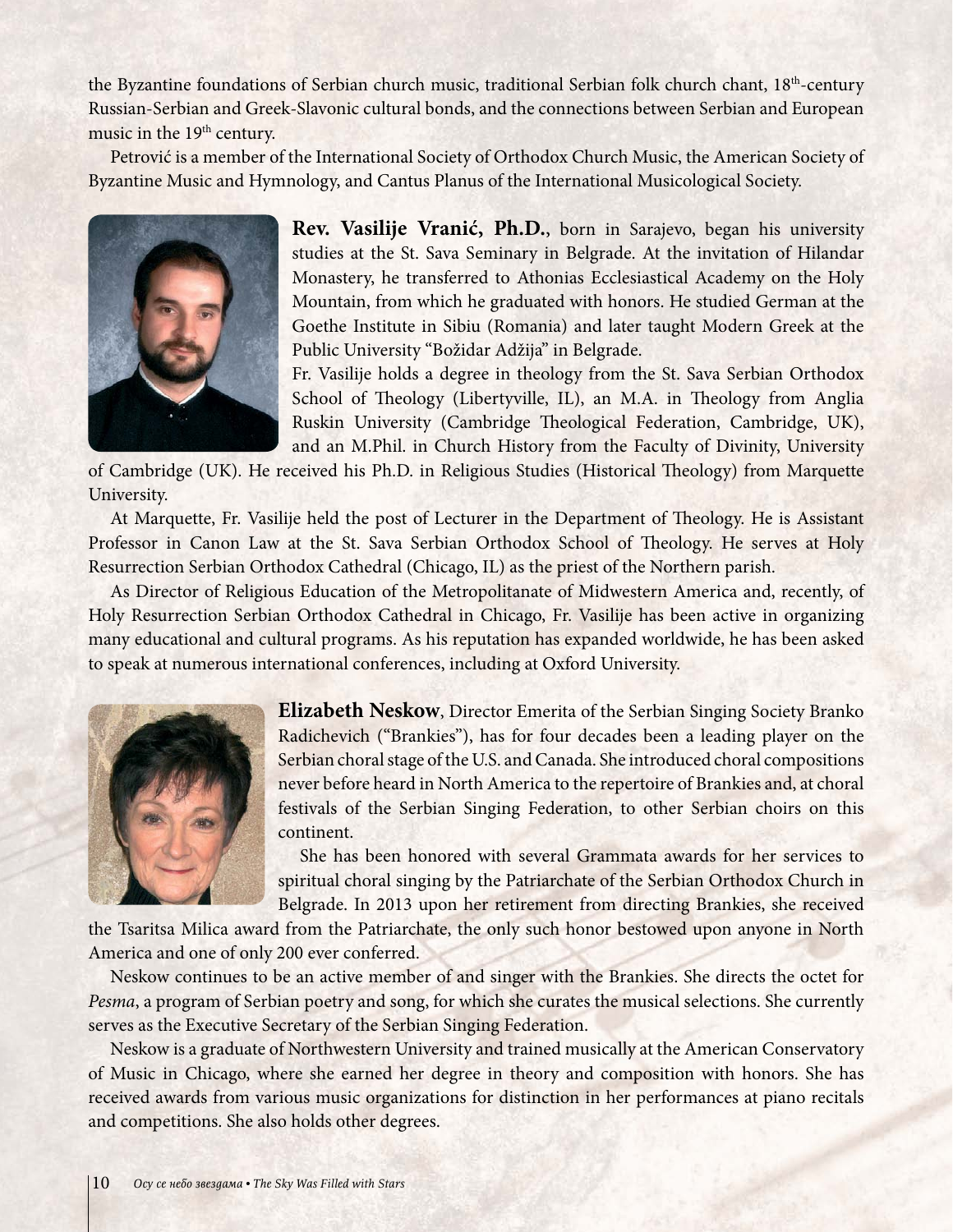# **SCHEDULE**

## **Friday, October 3, 2014**

| $7:00 \text{ pm} - 8:00 \text{ pm}$ : Meet and Greet |                                                    |
|------------------------------------------------------|----------------------------------------------------|
|                                                      | 8:00 pm – 9:00 pm: Lecture by Dr. Danica Petrović: |
|                                                      | The History of Serbian Music Prior to Mokranjac    |

# **Saturday, October 4, 2014**

|                                                 | 9:00 am - 10:50 am: Workshop with Dr. Peter Jermihov                                            |
|-------------------------------------------------|-------------------------------------------------------------------------------------------------|
|                                                 | 11:00 am – 12:50 pm: Workshop with Jelena Vranić                                                |
| 12:50 pm $- 1:30$ pm: Lunch                     |                                                                                                 |
|                                                 | 1:30 pm - 3:30 pm: Workshop with Dr. Nikola Resanovic                                           |
|                                                 | 5:00 pm - 6:00 pm: Vespers directed by Dr. Nikola Resanovic<br>chanted by Workshop Participants |
| $7:00 \text{ pm} - 9:00 \text{ pm}$ : Symposium |                                                                                                 |

## **Sunday, October 5, 2014**

|                                                 | 9:30 am - 11:30 am: Hierarchical Divine Liturgy                                                      |
|-------------------------------------------------|------------------------------------------------------------------------------------------------------|
|                                                 | 5:00 pm – 6:30 pm: Concert & Commentary<br>S.S.S. Branko Radichevich<br>Speaker: Dr. Danica Petrović |
| $7:00 \text{ pm} - 8:30 \text{ pm}$ : Reception |                                                                                                      |

# **Sunday, October 12, 2014**

|                   | 9:30 am – 11:30 am: Hierarchical Divine Liturgy and Parastos |
|-------------------|--------------------------------------------------------------|
|                   | (Memorial Service for Mokranjac)                             |
| 12:30 pm: Banquet |                                                              |